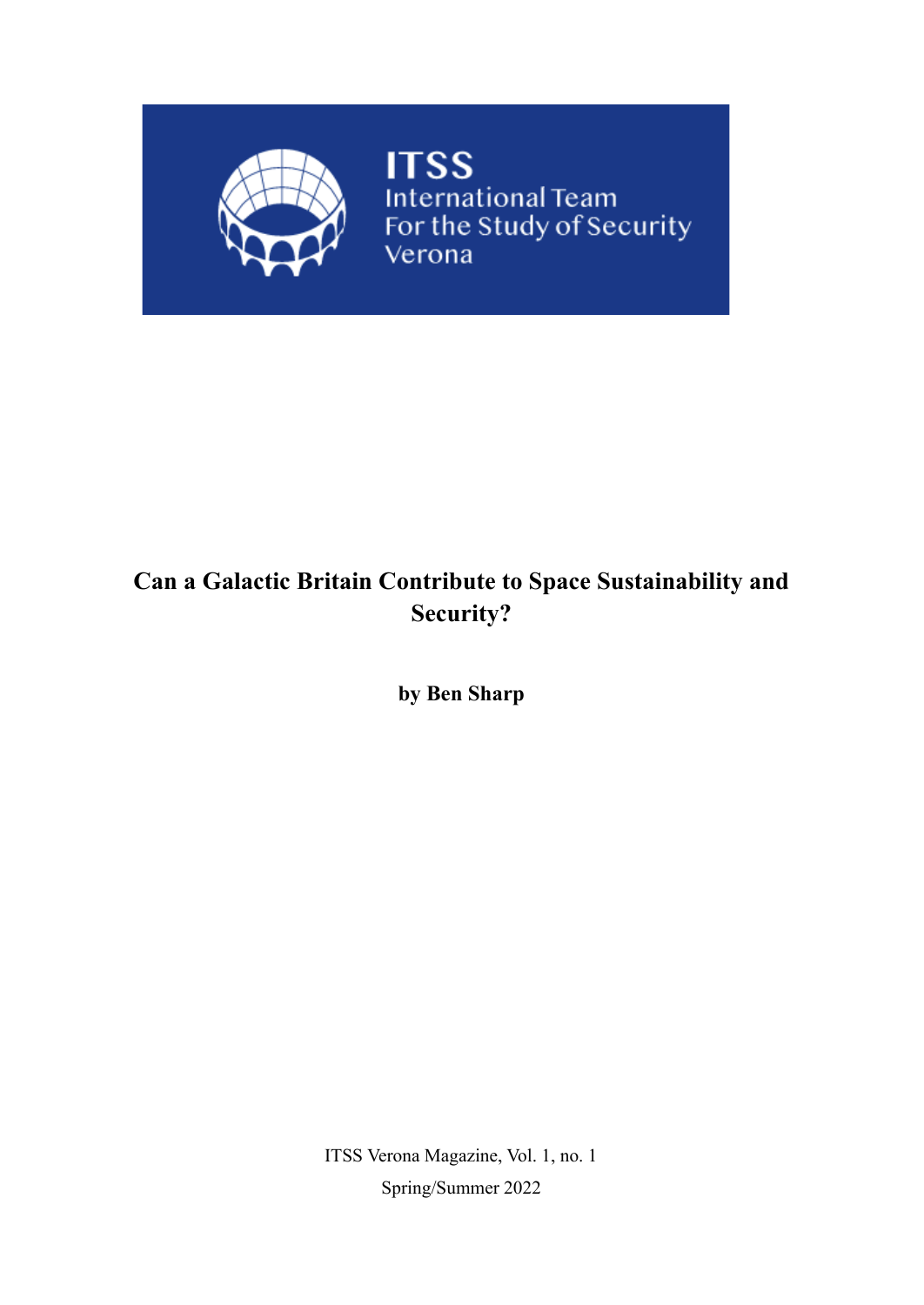# **Can a Galactic Britain Contribute to Space Sustainability and Security?**

Ben Sharp

**To cite this article**: Ben Sharp, *Can a Galactic Britain Contribute to Space Sustainability and Security?*, ITSS Verona Magazine, Vol. 1, no. 1, Spring/Summer 2022.

**Keywords**: Space, UK, Security, Sustainability, Strategy

**ITSS Verona website**: <https://www.itssverona.it/itss-magazine>

**LinkedIn:** <https://www.linkedin.com/company/itss-verona/>

**Instagram:** [https://instagram.com/itss\\_verona?igshid=YmMyMTA2M2Y=](https://instagram.com/itss_verona?igshid=YmMyMTA2M2Y=)

**Twitter:** <https://twitter.com/itssverona>

**Published online**: June 18th, 2022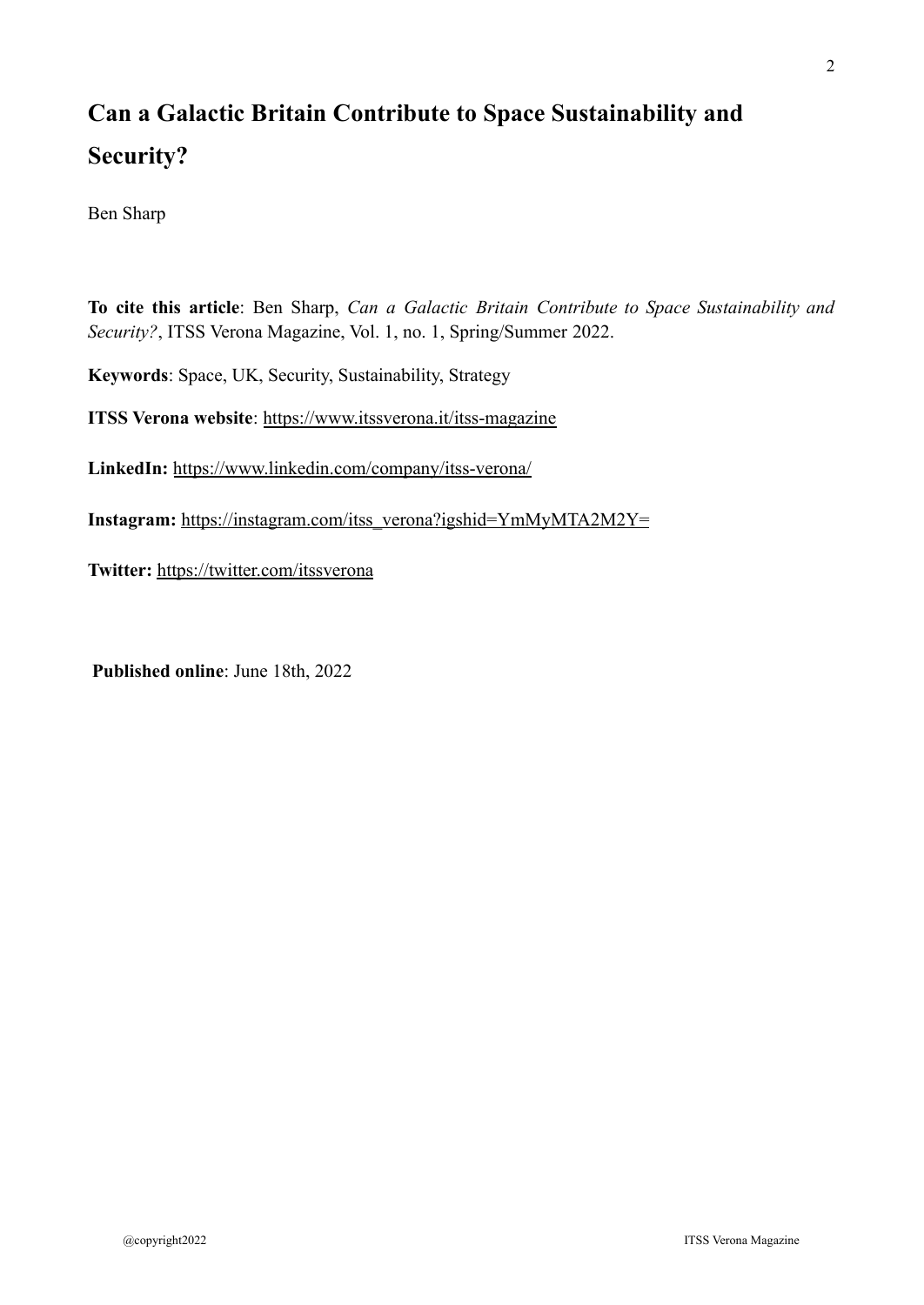**Abstract:** Increasing numbers of state and non-state actors are conducting activities in space, causing the ongoing sustainability of the space environment and the security of space as an operating domain to be challenged. The UK's first National Space Strategy, published in 2021, proclaimed the country would take a leading international role in promoting the responsible use of space. This article examines whether the UK has the experience, interest and ability to make an effective contribution to space sustainability and security. By looking at official publications, topical commentary and other literature, it examines the British space programme, from its early days to the latest announcements, and reviews the UK's past and contemporary engagements with the international community. Based on this, it is shown the UK can make a continued, substantial contribution to space sustainability and security in support of a modern, global society that is dependent on space for its way of life.

The views expressed in this paper are those of the author and do not necessarily represent the official *thinking or policy of the UK Ministry of Defence. Furthermore, such views should not be considered as constituting an of icial endorsement of factual accuracy, opinion, conclusion or recommendation of the UK Ministry of Defence or any other department of the Government of the United Kingdom.*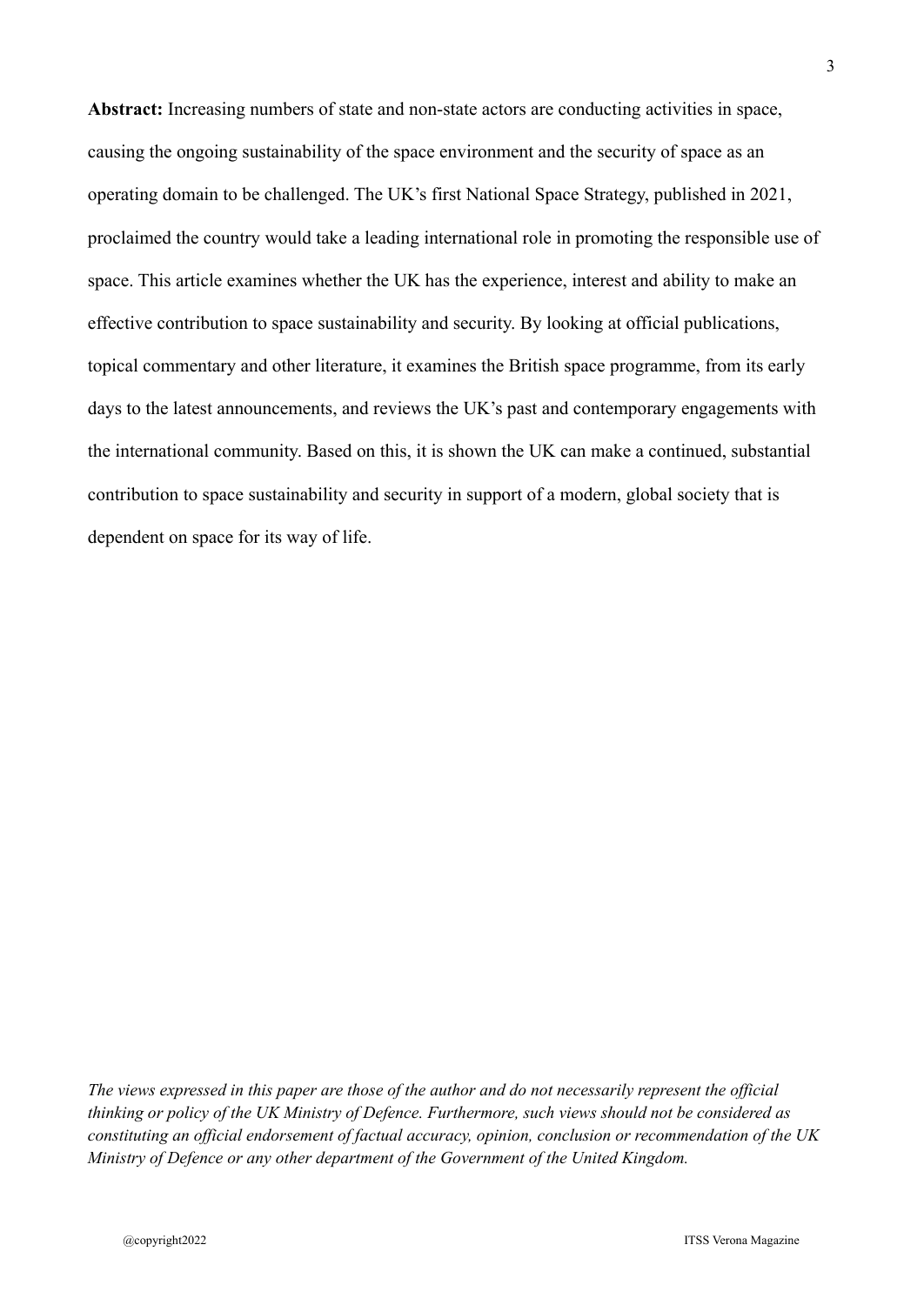In the foreword of the UK's 2021 National Space Strategy (NSS), Prime Minister Boris Johnson played on his nation's Global Britain brand by writing that the strategy was "a plan that will see [the UK] take a leading role on the international stage, Global Britain becoming Galactic Britain".<sup>1</sup> While some disregarded Mr Johnson's eye-catching comment, suggesting the UK government should focus on the day-to-day issues affecting the British public, others were more measured in their commentary of the Premier's words, citing the country's bold ambition to be a leading "science superpower" in the renewed global space race.<sup>2</sup> The strategy sets five goals, namely to "grow and level up our space economy, promote the values of Global Britain, lead pioneering scientific discovery and inspire the nation, protect and defend our national interests in and through space, and use space to deliver for UK citizens and the world".<sup>3</sup>

This article reflects on the UK's space programme to ask if the country has the historic experience, current interest and ongoing ability to contribute to space sustainability and security. It will study 1950s-70s space age activity that saw British investment rise and then wane, the rejuvenation of the UK civil space programme in the last decade, and some of the challenges the country faces today. Further, it will look at recently announced British military space developments, as well as the country's global engagement, to see if the UK remains able to positively influence international change. Based on those findings, and on the premises that a sustainable space environment should not negatively affect the potential benefits derivable from its future use and that space security relates to the freedom to access and to exploit space, the article will conclude that the UK can make a continued, effective contribution to global space sustainability and security. 4

<sup>1</sup> UK Cabinet Office, *National Space Strategy* (London: Cabinet Office, 2021), 2.

<sup>&</sup>lt;sup>2</sup> Kate Nicholson, "Boris Johnson wants to create, wait for it, 'Galactic Britain'. People are furious," *HuffPost UK*, September 28, 2021; Chris Smyth, "Britain will launch rockets next year, vows Boris Johnson," *The Times*, September 28, 2021.

<sup>3</sup> UK, *National Space Strategy*, 6.

<sup>4</sup> Space sustainability: M Palmroth et al., "Toward Sustainable Use of Space: Economic, Technological, and Legal Perspectives," *Space Policy* 57, no. 101428 (2021), 6; Space security: Michael Sheehan, "Defining Space Security," in *Handbook of Space Security*, ed. KU Schrogl et al, 7-21 (New York, NY: Springer, 2015).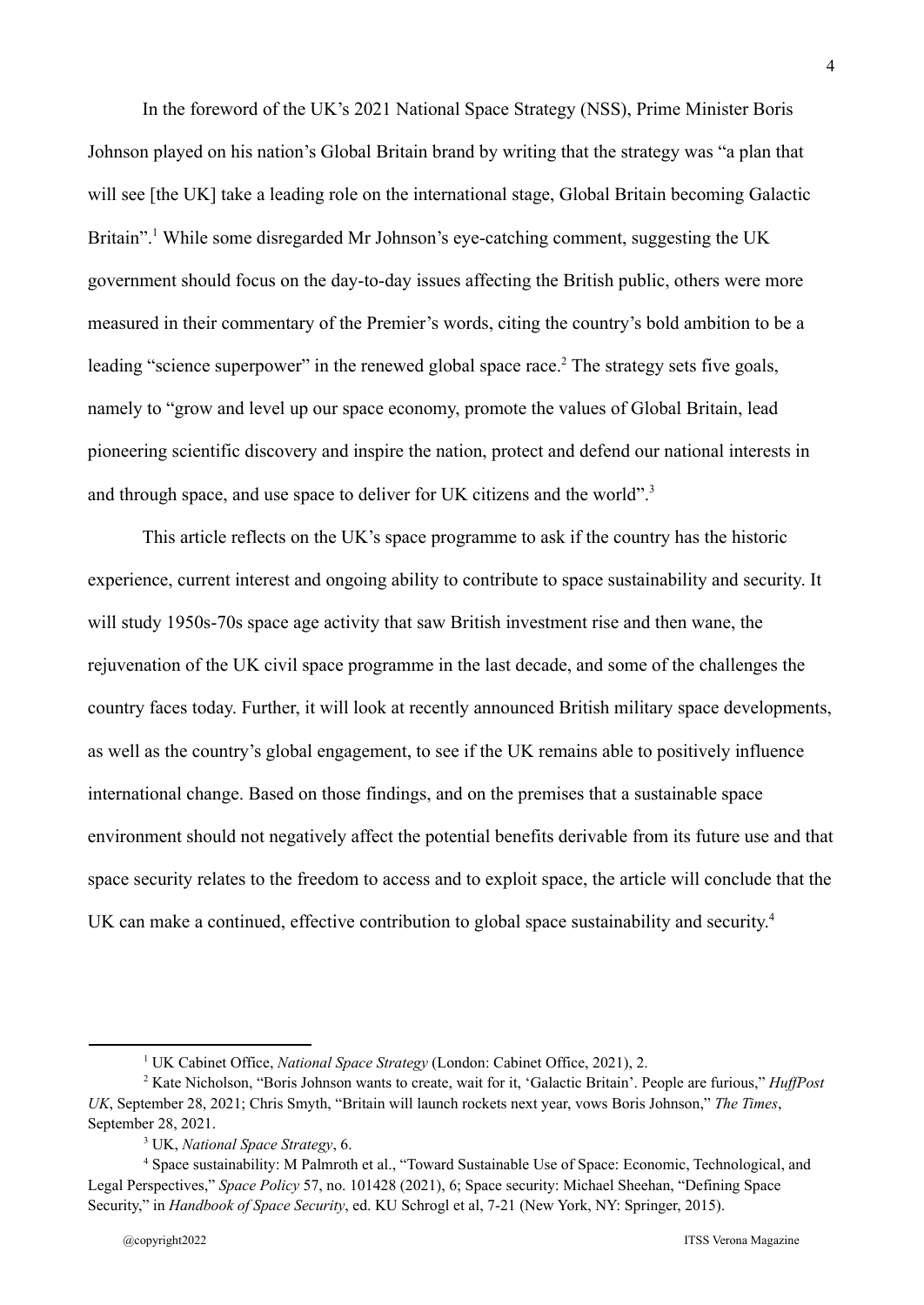## **Bold beginnings for the British space programme**

When the original space age began in the 1950s, the UK was in a strong position to harness its World War II technological advances to regrow its skills base, stimulate its industries and advance its military capabilities. As early as 1957, the country was launching high-altitude rockets into space with its Skylark programme. Skylark was originally intended to gather atmospheric data but grew during its 21-year life to conduct pioneering astronomical research that set the basis for the UK's current expertise in space systems.<sup>5</sup> Skylark was later joined by other British space programmes: Ariel, which saw the UK become the third nation after the USSR and the USA to place a satellite into orbit; Skynet, which launched the UK's first communications satellite and which continues to this day; and Prospero, a wholly British built and launched mission with a stated intention of helping to maintain the competitive position of the UK's space industry.<sup>6,7</sup>

The UK cooperated with related American programmes such as the Ballistic Missile Early Warning System, which saw a radar site built in England that still contributes to space situational awareness, and through Project Emily, which provided the UK with intermediate-range ballistic missiles and which influenced both NASA's Apollo programme and later generations of international space engineers.<sup>8</sup> While the tight fiscal environment of the 1970s constrained the British government's spending on space sector development until the mid-1980s, these programmes nevertheless grew a strong base of UK space expertise because of an ambition to be a world leader in science and technology.

The UK was also instrumental in engaging with the international community to set initial principles for the use of space. The UK joined 23 other countries in recognising the value of global cooperation by forming the UN Committee on the Peaceful Uses of Outer Space (COPUOS) in

<sup>5</sup> CN Hill, *A Vertical Empire: History of the British Rocketry Programme*, 2nd ed (London: Imperial College Press, 2012), 57.

<sup>6</sup> Emma Thorpe, "History of Ariel-1, The First British Satellite Launch & UK's Future Space Potential," *Orbital Today*, October 31, 2021.

<sup>7</sup> HJH Sketch et al., "The Prospero satellite," *Proceedings of the Royal Society* 343, no. 1633 (April 1975), 265.

<sup>8</sup> Parker Temple and Peter Portanova, "Project Emily and Thor IRBM Readiness in the United Kingdom, 1955-1960," *Air Power History* 56, no. 3 (2009), 44.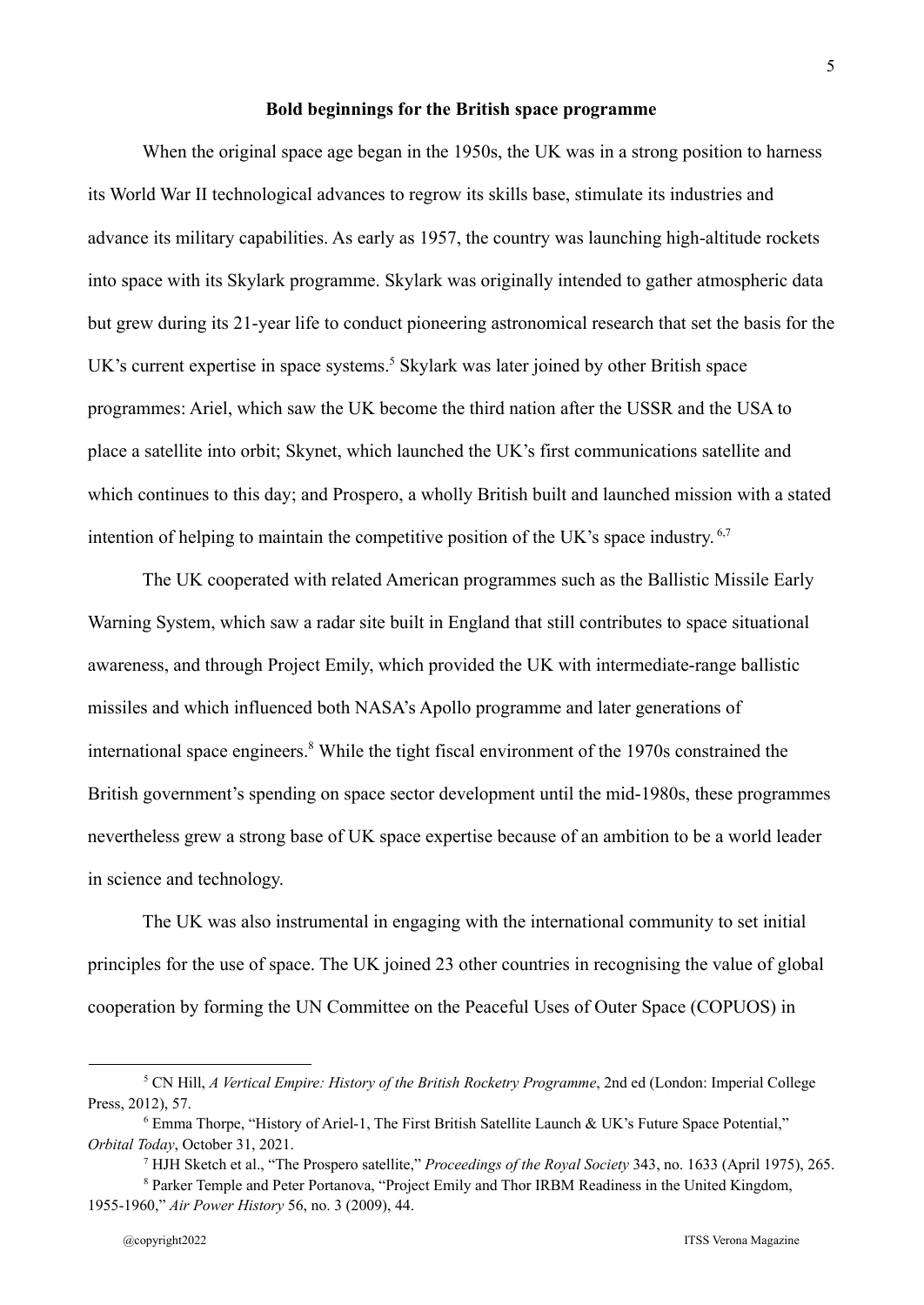1958, which became a permanent UN body and has grown to 95 members since.<sup>9</sup> Conscious of prevailing Cold War fears among countries, COPUOS strove for consensus and developed the Outer Space Treaty (OST), of which the UK was a founding signatory in 1967.<sup>10,11</sup> It was acknowledged that the OST would have limitations and would not categorically address all scenarios in the use of space; notwithstanding, it remains the centrepiece of international space law.<sup>12</sup> The OST was the basis for subsequent agreements on the rescue of astronauts, the liability for damage caused by space objects and the registration of space objects.<sup>13</sup>

This thought leadership by the UK and other nations, plus a willingness to seek constructive dialogue with allies and adversaries, brought experiences that remain relevant today. Coupled with its developed scientific and engineering expertise, the UK has historic strength in both space technological knowledge and space policy experience that set the conditions to support modern growth.

#### **Capturing the global space market**

It is the prospect of growth that has helped stimulate the recent rejuvenation of British interest in space. The UK government proposed that space industry growth would help it recover from the 2008 financial crisis and in 2014 it endorsed a joint proposal with industry and academia, agreeing the goal of increasing the UK's share of the global space market to  $10\%$  by  $2030$ .<sup>14,15</sup> While the recent NSS appears to have moved beyond this 10% goal, as it was not restated, UK space growth initiatives have nonetheless blossomed since 2014, stimulated by an enthusiastic

<http://www.unoosa.org/oosa/en/ourwork/spacelaw/treaties/introouterspacetreaty.html>.

<sup>9</sup> UN COPUOS, "COPUOS History," UN Office for Outer Space Affairs, [https://www.unoosa.org/oosa/en/ourwork/copuos/history.html.](https://www.unoosa.org/oosa/en/ourwork/copuos/history.html)

<sup>&</sup>lt;sup>10</sup> Adam G Quinn, "The New Age of Space Law: The Outer Space Treaty and the Weaponization of Space," *Minnesota Journal of International Law* 17, no. 63 (2008), 479.

<sup>11</sup> UN COPUOS, "Treaty on Principles Governing the Activities of States in the Exploration and Use of Outer Space, including the Moon and Other Celestial Bodies," UN Office for Outer Space Affairs,

<sup>12</sup> Christopher Daniel Johnson, "The Outer Space Treaty," *Oxford Research Encyclopaedia of Planetary Science*, January 24, 2018.

<sup>&</sup>lt;sup>13</sup> UN COPUOS, "Space Law Treaties and Principles," UN Office for Outer Space Affairs, [https://www.unoosa.org/oosa/en/ourwork/spacelaw/treaties.html.](https://www.unoosa.org/oosa/en/ourwork/spacelaw/treaties.html)

<sup>14</sup> HM Treasury, *The Plan for Growth* (London: HM Treasury, 2011), 119.

<sup>15</sup> UK Space Agency, *Government Response to the UK Space Innovation and Growth Strategy 2014 – 2030: Space Growth Action Plan* (London: UK Space Agency, 2014), 4.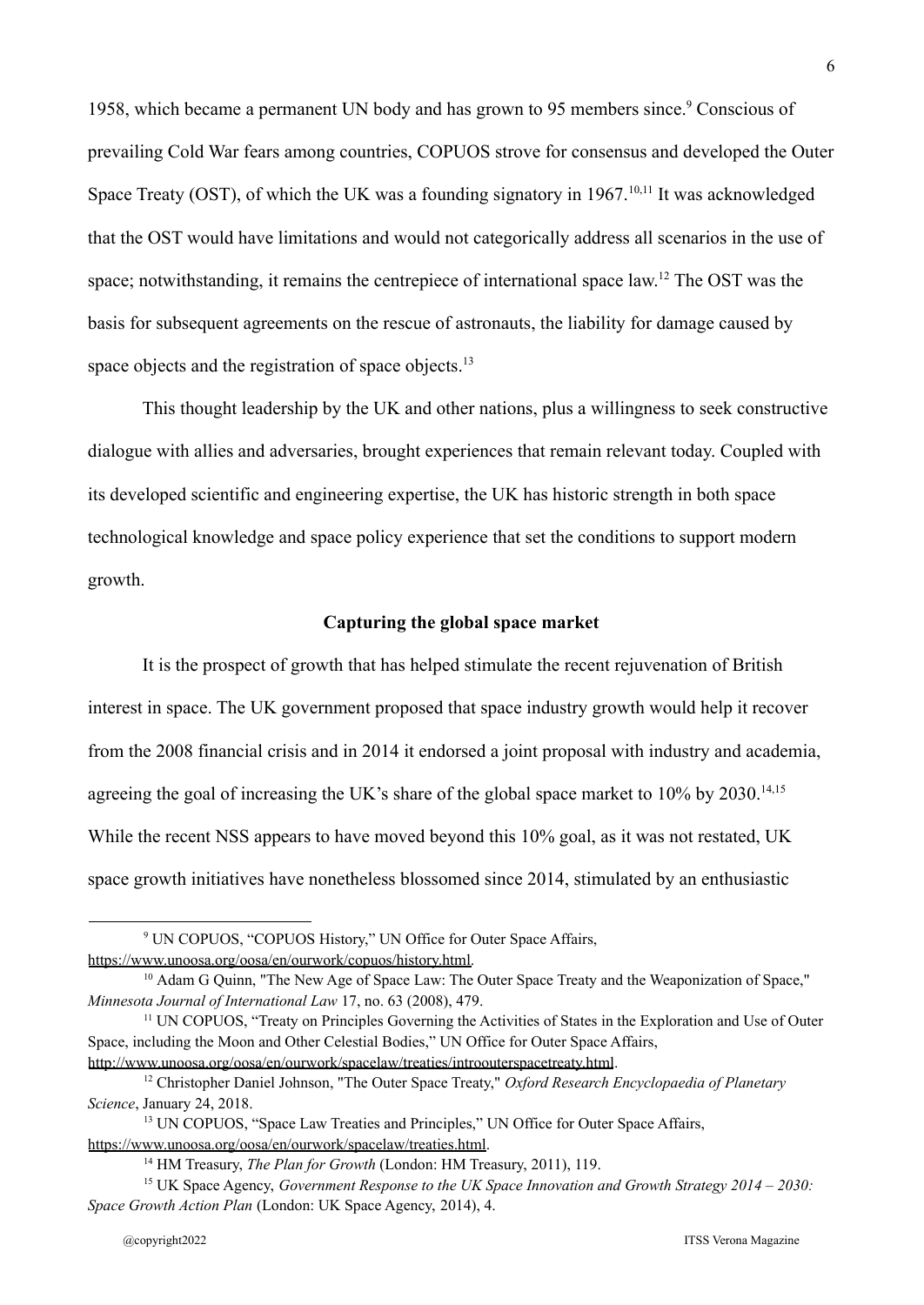commercial sector. Most prominent has been a competition between companies representing seven different consortia of launch providers and sites vying to become the UK's first spaceport and aiming to help the UK secure the lucrative European launch market.

The consortia's efforts have been supported by promotional material released by the UK Space Agency and comments from the Agency's leaders noting the logistical benefit of launching from Scotland, where more satellites are built than in California, close to SpaceX or Virgin Orbit <sup>16,17</sup>. While other European launch initiatives are underway, the UK government's forward-leaning approach seems to be gaining traction. This is also reflected with its support to the development and expansion of the "Space Cluster" at Harwell, a campus hosting over 100 space-focussed businesses, as well as the research grants the government continues to offer, harking back to the scientific investment made in the 1960s and  $70s$ .<sup>18,19</sup>

This rapid expansion in the UK is not without challenges, including a workforce shortage that has left over half of British space businesses experiencing a skills gap.<sup>20</sup> This has led to questions being asked of academia, suggesting that British universities are not teaching specific or relevant skills, and recognizing that improvements are needed for the space industry to improve the representation of women, ethnic minorities and disabled people, which would bring beneficial diversity of thought and experience.<sup>21</sup>

Further, while space offers an important way to further grow the UK's economy and technological skills base, the government has noted that reliance on space-based assets by modern telecommunications and other digital systems means the UK now has a critical dependence on space to make the country function effectively.<sup>22</sup> A 2017 report concluded that a five-day loss of

<sup>16</sup> UK Space Agency, *A guide to the UK's commercial spaceports* (London: UK Space Agency, 2021).

<sup>17</sup> Andrew Jones, "Commercial spaceports seen as the future for European launch," *SpaceNews*, November 17, 2021.

<sup>&</sup>lt;sup>18</sup> Harwell Campus, "Space Cluster", Harwell Campus, <https://www.harwellcampus.com/space-cluster/>.

<sup>&</sup>lt;sup>19</sup> UK Research and Innovation, "Funding finder: Science and Technology Facilities Council," UK Research and Innovation, [https://www.ukri.org/opportunity/?filter\\_council%5B%5D=830.](https://www.ukri.org/opportunity/?filter_council%5B%5D=830)

<sup>20</sup> UK Space Agency, *Space Sector Skills Survey 2020* (London: UK Space Agency, 2021), 4.

<sup>21</sup> Catarina Baldaia et al., "The UK space skills gap," *Aerospace* 48, no. 5 (May 2021), 27.

<sup>22</sup> UK Space Agency, *National Space Policy* (London: UK Space Agency, 2015), 7.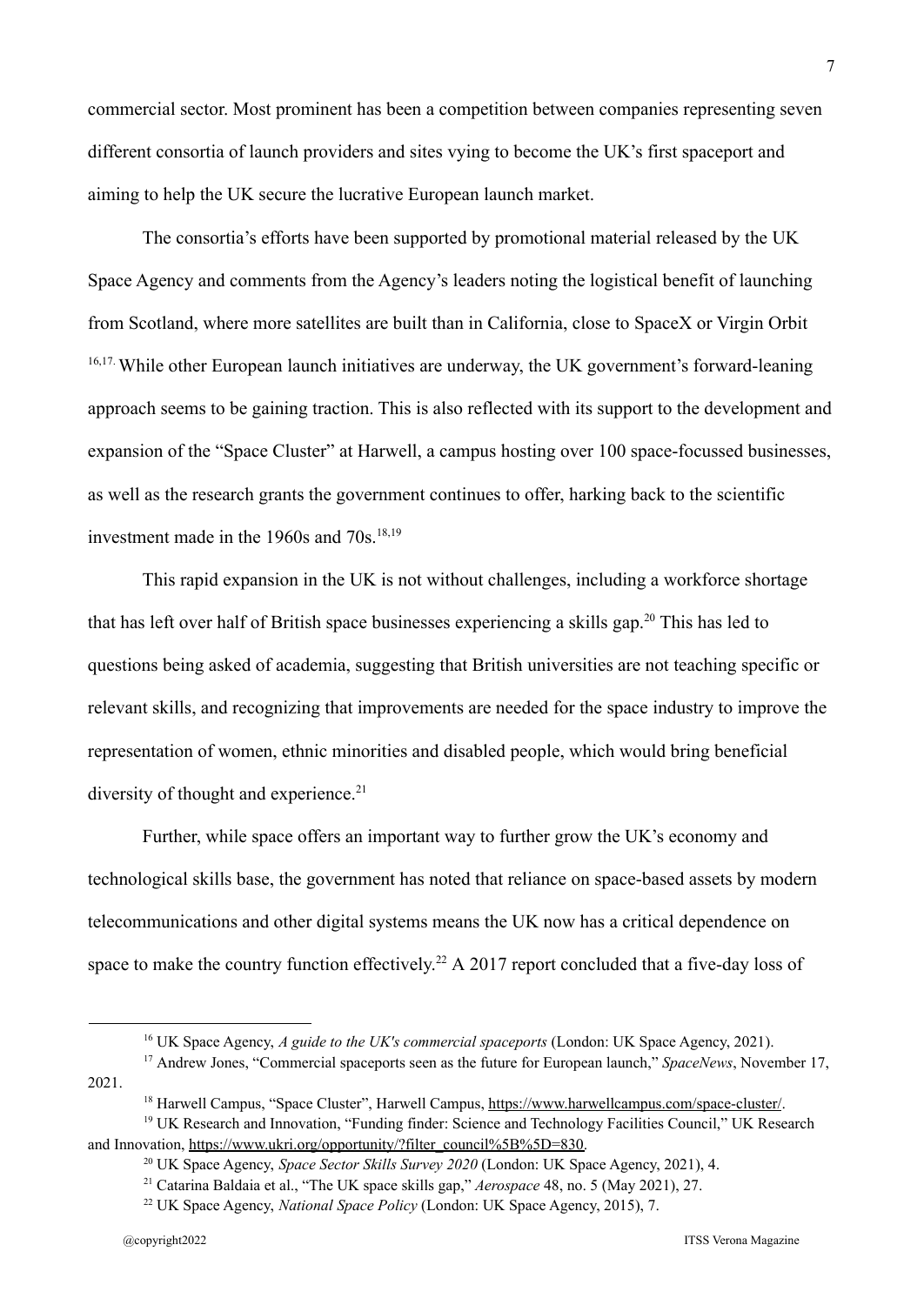access to global navigation satellite systems would cause over £5.2 billion (\$7.1 billion) worth of harm to the British economy.<sup>23</sup> It is clear that the UK has put space to the heart of its strategic economic considerations.

The country has developed the national drive to prioritise government thinking towards space sector investment and to drive a more comprehensive approach to space skills development, as evidenced by the NSS's launch and the establishment of a National Space Council.<sup>24</sup> At the same time, while space has not become an overriding security concern for the UK, the increased civil focus on space development has been also matched by the military.

#### **New military investment**

In addition to the NSS's publication, 2021 saw the formation of UK Space Command: a major new organisation within the British armed forces established to "encourage coherence across defence space capability delivery and operations."<sup>25</sup> This followed on from 2020's establishment of a Space Directorate within the Ministry of Defence (MOD), marking an acceleration in British military space thinking compared to previous years and reflecting similar changes by allies. As worldwide militaries began to internally align their space thinking and in the wake of the 2019 establishment of the US Space Force, the UK evidently took the opportunity to again be a leader of the international trend for such organisations, alongside Australia, France, Canada, India and Japan.<sup>26</sup>

The employment of space power as a potent component of wider military power is not new but, as late as 2008, was still being regarded by some as "nascent."<sup>27</sup> This was despite its potential having been demonstrated during the 1991 Iraq War when a high proportion of Western allied communications had been by satellite and the American Global Positioning System had played a

<sup>23</sup> London Economics, *Economic impact to the UK of a disruption to GNSS* (London: London Economics, 2017), iii.

<sup>24</sup> UK, *National Space Strategy*, 48.

<sup>25</sup> UK, *National Space Strategy*, 37.

<sup>26</sup> Phil Mercer, "Australia Appoints Its First Space Commander," *VOANews*, May 10, 2021.

<sup>27</sup> David Jordan, "Air and Space Power," in *Understanding Modern Warfare*, ed. David Jordan et al., 178-223 (Cambridge: Cambridge University Press, 2008), 212.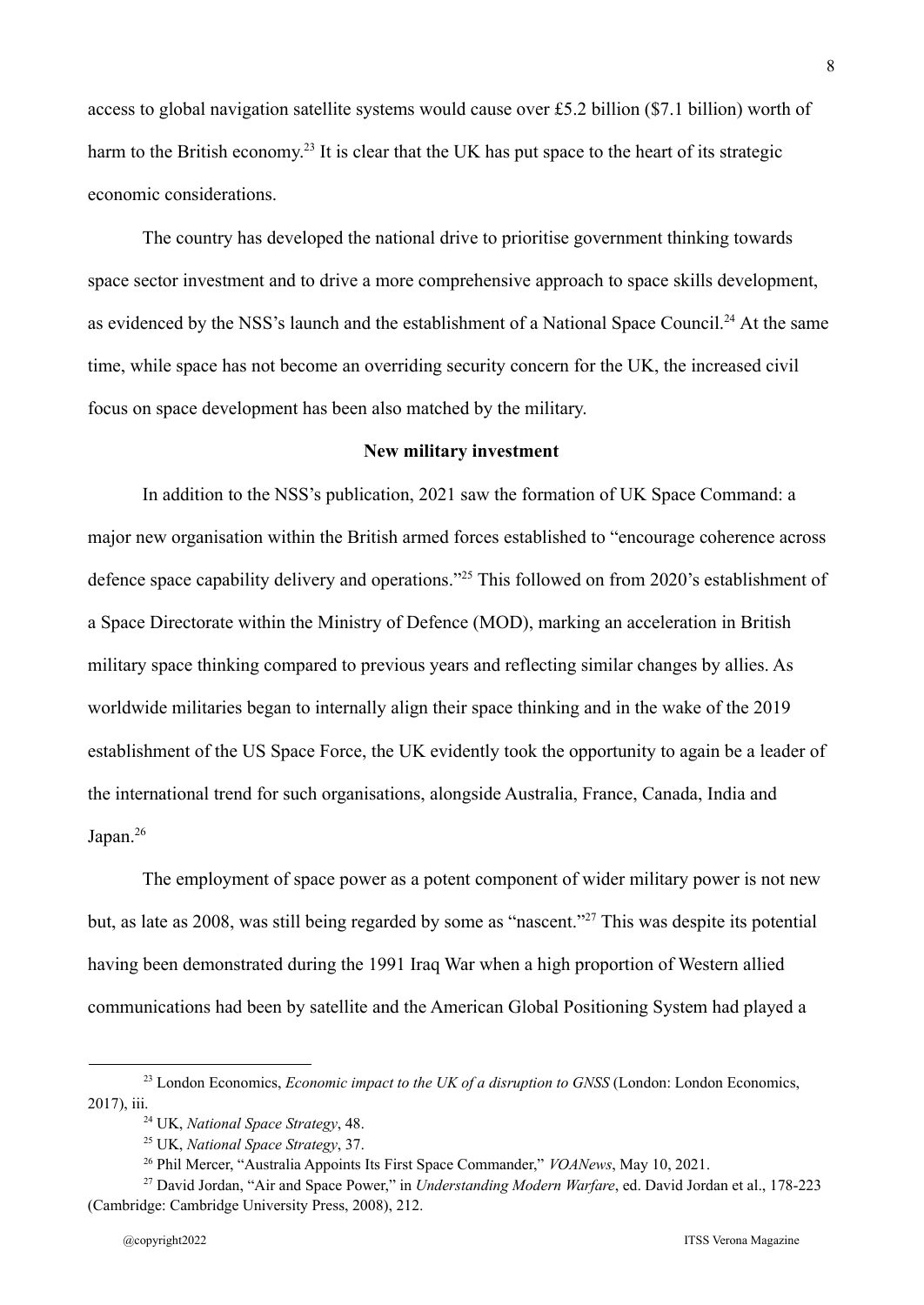major part in guiding coalition forces to their targets.<sup>28</sup> Commensurate with the increased civil dependency on space technology since the 1990s, militaries have become reliant on space to support their outputs and have recognised the associated threat of losing access to orbital systems at a critical moment while generating their space-enabled combat effects.<sup>29</sup>

There has also been a recent recognition that 'sub-threshold warfare' could lead to, for instance, a nation's digital networks being degraded or denied as a precursor - or even alternative to physical combat: a viable result of an attack on space systems.<sup>30</sup> It was amid this conceptual evolution that the MOD's Space Directorate and then UK Space Command was launched, with its inaugural commander noting that "the UK needs the ability to contest actions that may threaten the UK, across all domains including space."<sup>31</sup> This highlights the UK's recognition that the freedoms of access *to* space and of action *within* space have become core components of its national interest.

The 2021 NSS highlighted areas for defence investment, including development of sovereign awareness capabilities to protect British spacecraft, the next generation of the Skynet communications satellites and "other new initiatives to protect and defend the UK."<sup>32</sup> The critical proof of the UK government's ambition will be whether it is matched by adequate funding for the proposals. Space featured prominently in an integrated review of defence and security released earlier in 2021.<sup>33</sup> It was expanded upon in a dedicated Defence Space Strategy published in February 2022, which also provided funding values that indicated the priority and depth of the investments being made.<sup>34</sup> Commentators have nevertheless questioned whether the spending will be sufficient: Bowen, a leading UK space power academic, was optimistic if the list could be

<sup>28</sup> Geoffrey L Canton, "Joint Warfare and Military Dependence on Space," *Joint Forces Quarterly* 10 (Winter 1995/1996), 49.

<sup>29</sup> For instance: US Department of Defense, *Defense Space Strategy: Summary* (Washington, DC: Department of Defense, 2020), 7.

<sup>30</sup> Sidharth Kaushal, *Operationalising the Constrain Concept: Competing Below the Threshold* (London: Royal United Services Institute, 2021), 30.

<sup>31</sup> Quoted in: Aerospace, "Plane Speaking with Air Vice Marshal Paul Godfrey," *Aerospace* 48, no. 5 (May 2021), 30.

<sup>32</sup> UK, *National Space Strategy*, 43.

<sup>33</sup> UK Cabinet Office, *Global Britain in a Competitive Age: The Integrated Review of Security, Defence, Development and Foreign Policy* (London: Cabinet Office, 2021).

<sup>34</sup> UK Ministry of Defence, *Defence Space Strategy: Operationalising the Space Domain* (London: Ministry of Defence, 2022).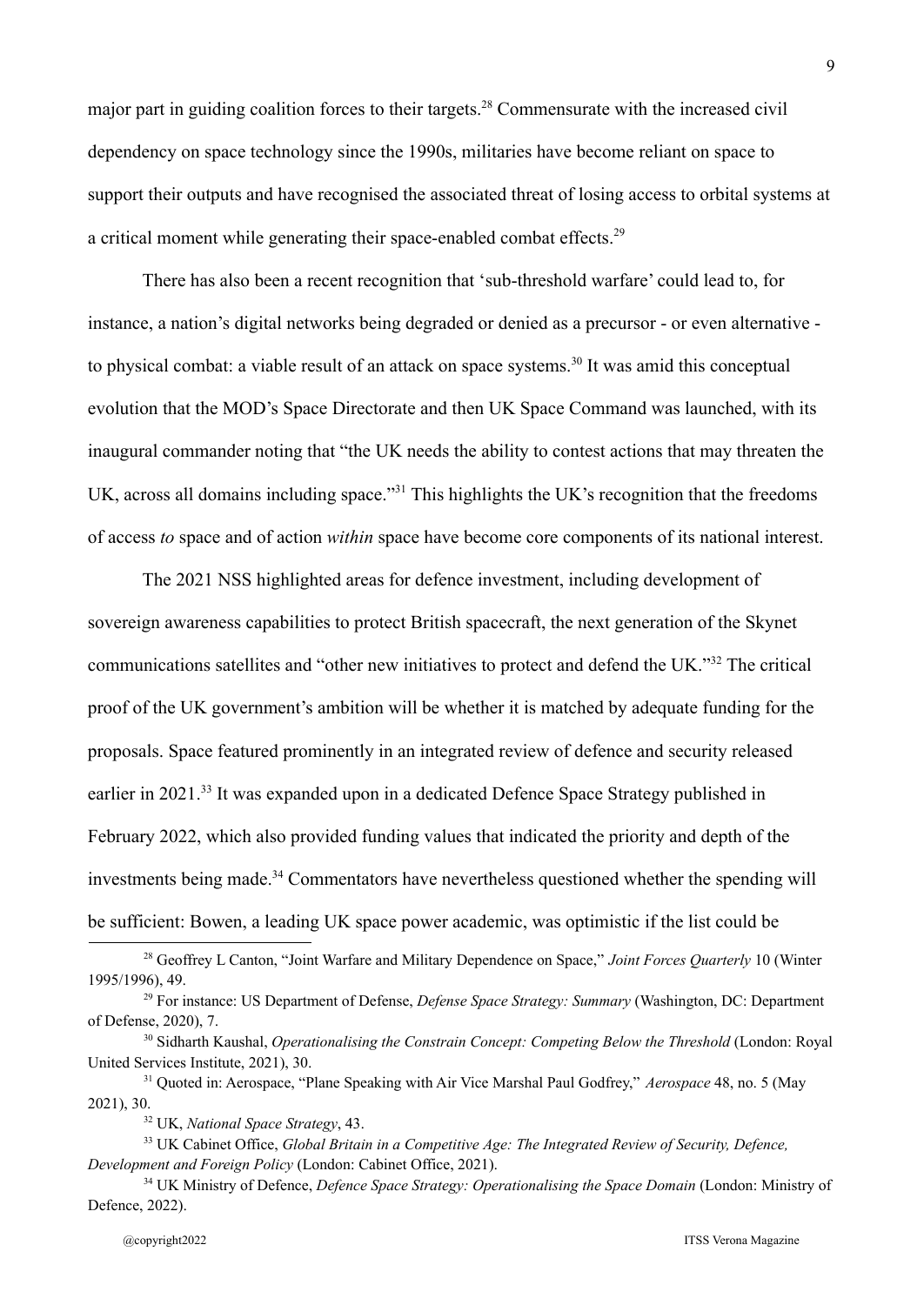"whittled down into a smaller number of priorities" although Walmsley, from the UK's Royal United Services Institute, suggested "the UK does not have the kind of money needed to fulfil all its aspirations."<sup>35</sup>

That stated, the UK does have the military experience and development intentions to make a meaningful contribution to a "coalition of the willing" in space, echoing back to the 2002 American search for like-minded nations prepared to take action against Iraq.<sup>36</sup> If not through directly coercive means, this is apparent through its aim to generate a comprehensive, shared awareness of the space operating domain and its ability to provide military thought leadership through its relationships, such as with NATO and with partners in the Combined Space Operations initiative.<sup>37</sup> The strengthening of the UK's space relationships is also continuing beyond the military environment.

## **Leading international change**

There is general international consensus that actors must consider the interests of all when operating in space, as evidenced through the ratification of the OST by most countries. The UK Space Command website even remarks "no one nation can do it alone" regarding space activity, meaning a significant issue in space for one actor is potentially catastrophic for all.<sup>38</sup> This reflection matches those of commentators: Johnson-Freese cited the untenable risk of the loss of near-earth space as an operating environment, noting that all space actors have a responsibility to consciously mitigate against this.<sup>39</sup>

Recent reporting has recognised that the rapidly increasing number of space actors is leading to the exploration of opportunities and the uncovering of new economic value but is "simultaneously opening the door to chaos and competition."<sup>40</sup> At the same time, the effectiveness

<sup>35</sup> Theresa Hitchens. "Defense Lags Behind Commerce in UK 'Galactic' Space Power Goals," *Breaking Defense*, September 30, 2021.

<sup>36</sup> CNN, "Bush: Join 'coalition of willing'," *CNN.com*, November 20, 2002.

<sup>37</sup> RAF News, "Combined Space Operations Initiative leaders meet in Cape Canaveral," *RAF News*, December 14, 2021.

<sup>38</sup> UK Space Command, "UK Space Command," UK Space Command, <https://www.raf.mod.uk/what-we-do/uk-space-command/>.

<sup>39</sup> Joan Johnson-Freese, *Space as a Strategic Asset* (New York: Columbia University Press, 2007), 18.

<sup>40</sup> Atlantic Council, "The future of security in space: A thirty-year US strategy," Atlantic Council,

<https://www.atlanticcouncil.org/content-series/atlantic-council-strategy-paper-series/the-future-of-security-in-space/>.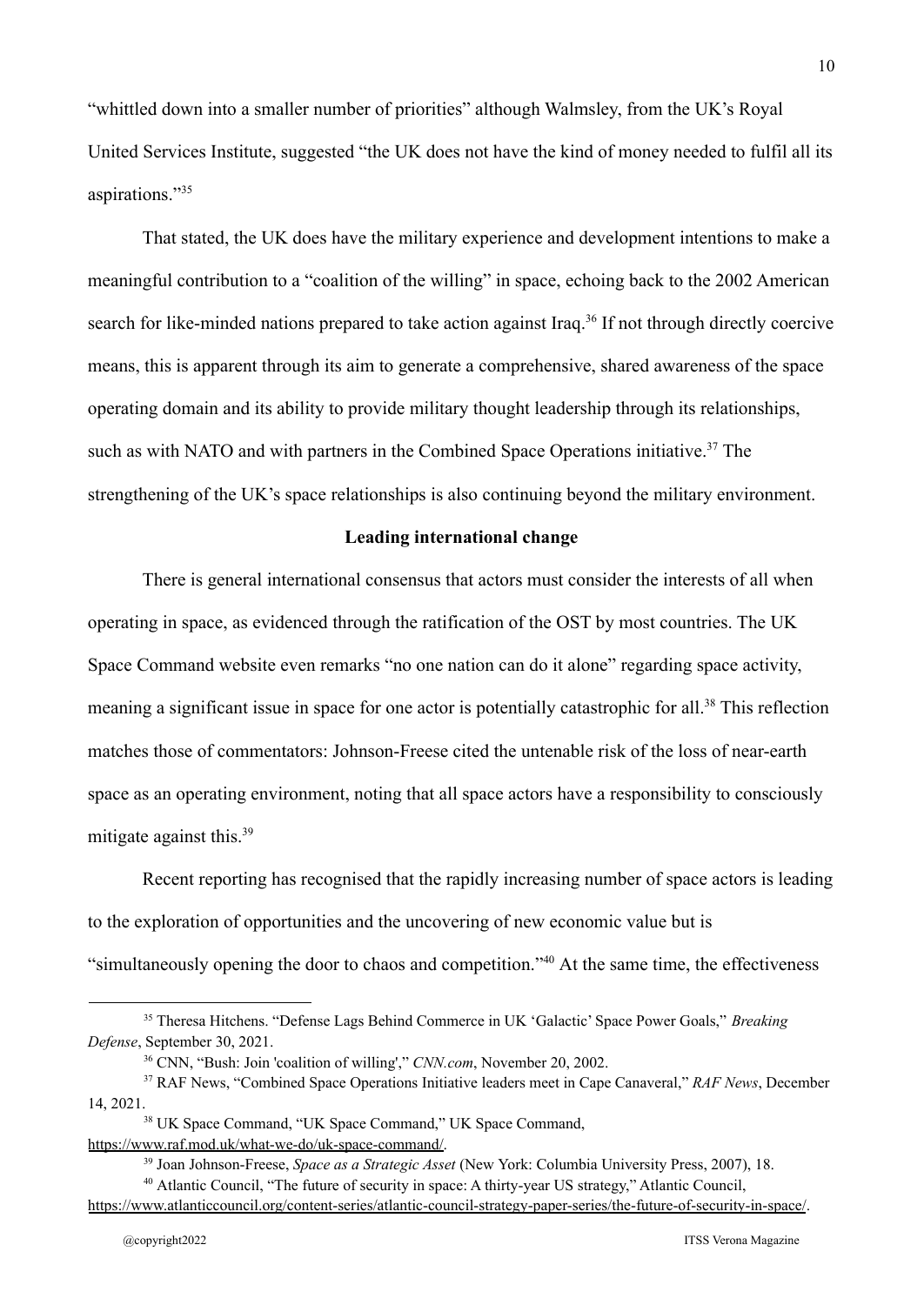of the 1967 OST has been questioned, given it was written during an era of bipolar great power competition and was unable to envisage the development of mega-constellations of satellites, the broad involvement of non-state actors, the potential for exploiting space-based mineral resources and the presence of substantial space debris.<sup>41</sup>

It is on this basis that the UK has been leading fresh efforts to re-examine and enhance the space regulatory environment. The idea is not new, given Russia and China headed a 2008 initiative which proposed outlawing space-based weapons; that failed for a variety of reasons, not least the suggestion that it was principally political posturing by the Russians and Chinese as opposed to a more serious, cooperative effort.<sup>42</sup> Likewise, a 2009 EU-proposed code of conduct stalled under criticism of its lack of broad international engagement.<sup>43</sup> The UK appears to have learned from these recent experiences and is using its international leadership role, with its permanent seat on the UN Security Council and membership of the G7, to build global consensus through a deliberately 'ground up' approach.

In 2019 COPUOS adopted the Guidelines for the Long-Term Sustainability of Outer Space Activities, based on the understanding that space should remain a "stable and safe environment that is maintained for peaceful purposes and open for exploration, use and international cooperation."<sup>44</sup> With UK backing, the guidelines formed the basis of a resolution approved by an overwhelming proportion of the UN General Assembly's committee on Disarmament and International Security in late 2021. This has led to a new working group that will meet in 2022 and 2023 and will consider how to reduce threats to the sustainability of space through "norms, rules and principles of responsible behaviours."<sup>45</sup>

<sup>41</sup> Johnson, "The Outer Space Treaty".

<sup>42</sup> Ram Jakhu et al., *The Need for an Integrated Regulatory Regime for Aviation and Space: ICAO for Space?* (Vienna: Springer, 2011), 20.

<sup>43</sup> David Koplow, "The Fault Is Not in Our Stars," *Harvard International Law Journal* 59, no.2 (Summer 2018), 353.

<sup>44</sup> UN Office for Outer Space Affairs, *Guidelines for the Long-term Sustainability of Outer Space Activities of the Committee on the Peaceful Uses of Outer Space* (Vienna: United Nations, 2021), 1-2.

<sup>45</sup> UN, "Delegates Approve 5 Draft Resolutions, as First Committee Takes Action on Peaceful Use, Non-Weaponization of Outer Space, Chemical Weapons," *United Nations Meetings Coverage*, November 1, 2021.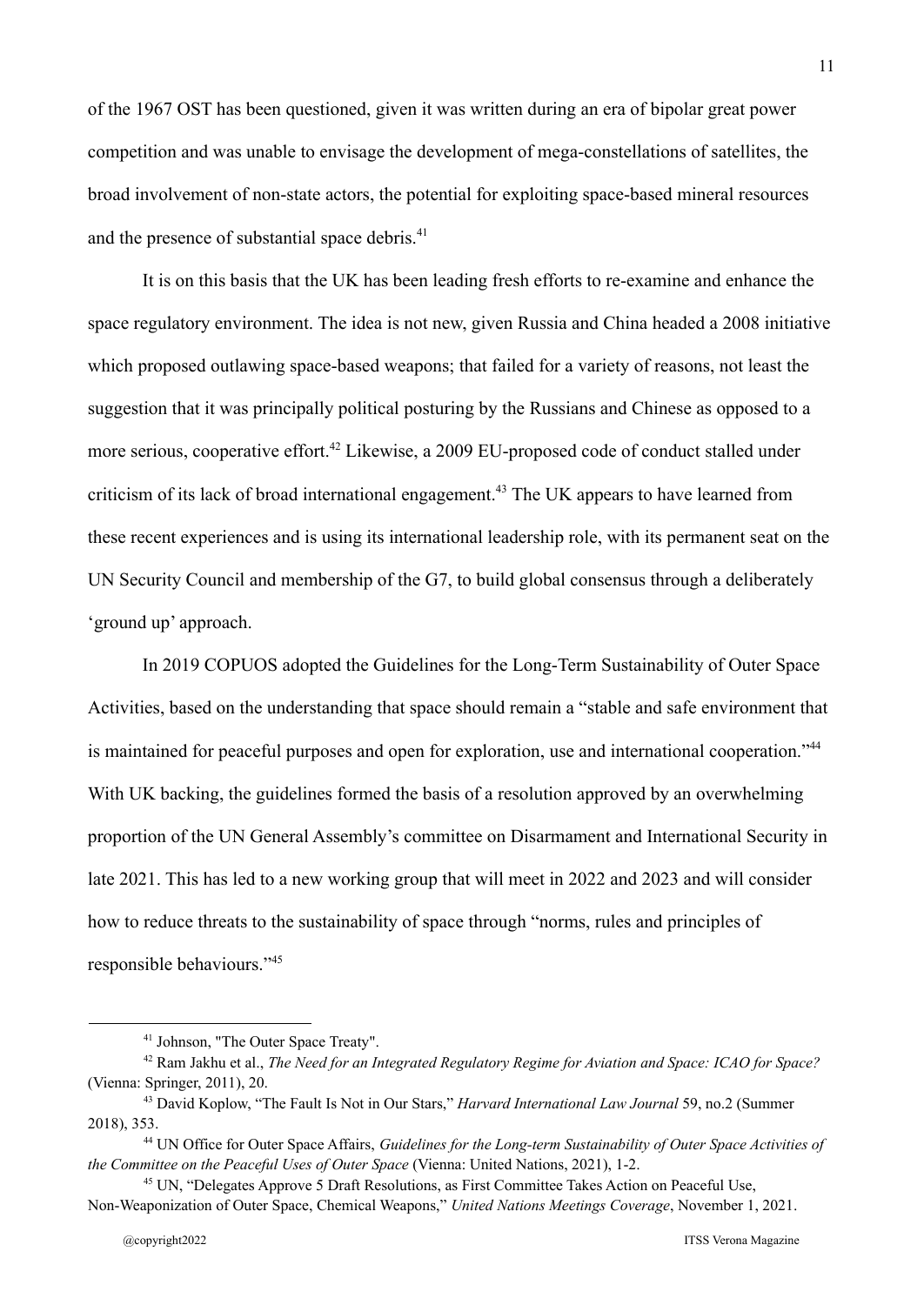The future of this UK-led work looks promising, despite Russia taking the opportunity only 14 days after the resolution's approval to conduct a space debris-creating demonstration of an anti-satellite weapon. Paikowsky, an expert on the links between space and geopolitics, even suggested Russia had to act because it believes new regulations are indeed coming, which would ban future tests.<sup>46</sup> The initiative shows the UK continues to possess and use its influence on the world stage to encourage the sustainable use of space by all, promoting an approach to space operations that will allow current activities to continue without detriment to future plans or aspirations.

## **Conclusion**

As the post-Second World War global order emerged and the UK's relative position declined, the country nevertheless established an important role within the space race. Building on its scientific and engineering prowess, the country made important contributions to the development of space technology. It also took a keen interest by leading international fora that established the enduring principles of space law.

This British enthusiasm for space has grown, stimulated by recent governments that have set ambitious goals to harness the modern global reliance on space, thus driving economic growth and the expansion of a space-skilled workforce. Civil development has been matched by similarly eager military ambition, despite the question of if both the UK's military and civil space programmes will receive the investment needed to achieve all their goals. The MOD and wider government have also been working hard to broaden relationships and promote the responsible use of space by global actors, leading to a promising outlook for international space regulation.

The 2021 NSS shows encouraging signs for the global use of space. It is evident the UK wishes to ensure today's actions in space do not detract from the fulfilment of future aspirations, providing assurance of the sustainability of space activities. It is also evident that the UK's intention to be able to derive a clear understanding of *who* is doing *what* in space, backed by internationally

<sup>46</sup> Deganit Paikowsky, "Analysis: Why Russia Tested Its Anti-Satellite Weapon," *Foreign Policy*, December 26, 2021.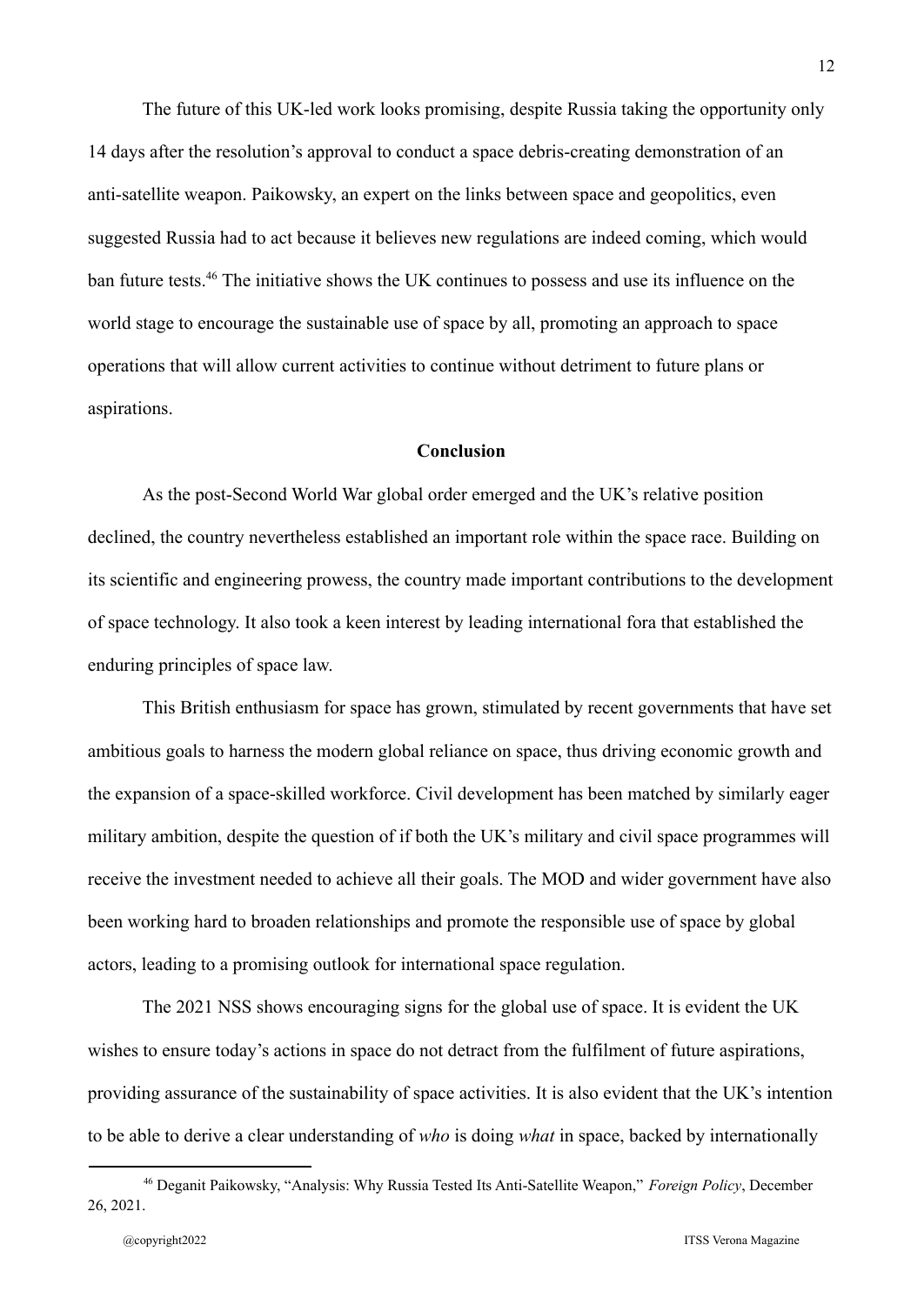endorsed norms of behaviour and an ability to influence wayward attitudes, should lead to a more stable and predictable security environment despite the risk introduced by the rapidly increasing numbers of space actors.

Therefore, the UK – soon to be Galactic Britain – *does* have the capacity to make a substantial contribution to the advancement of space sustainability and security. The country is still showing the international leadership it has become renowned for and it has the long-forged relationships to stimulate success. It has also tapped into a prevailing mood that the once-bipolar global order, which led to American and Russian dominance in space, no longer serves the needs of a modern world society that depends on space for its technologically enabled way of life.

This article has reflected on the UK's space programme, examining early advances, a dip in investment and then a resurgence of late. It has acknowledged that the programme faces challenges but that recent developments and global engagement see the UK still able to lead international change and to make a continued, effective contribution to worldwide space sustainability and security.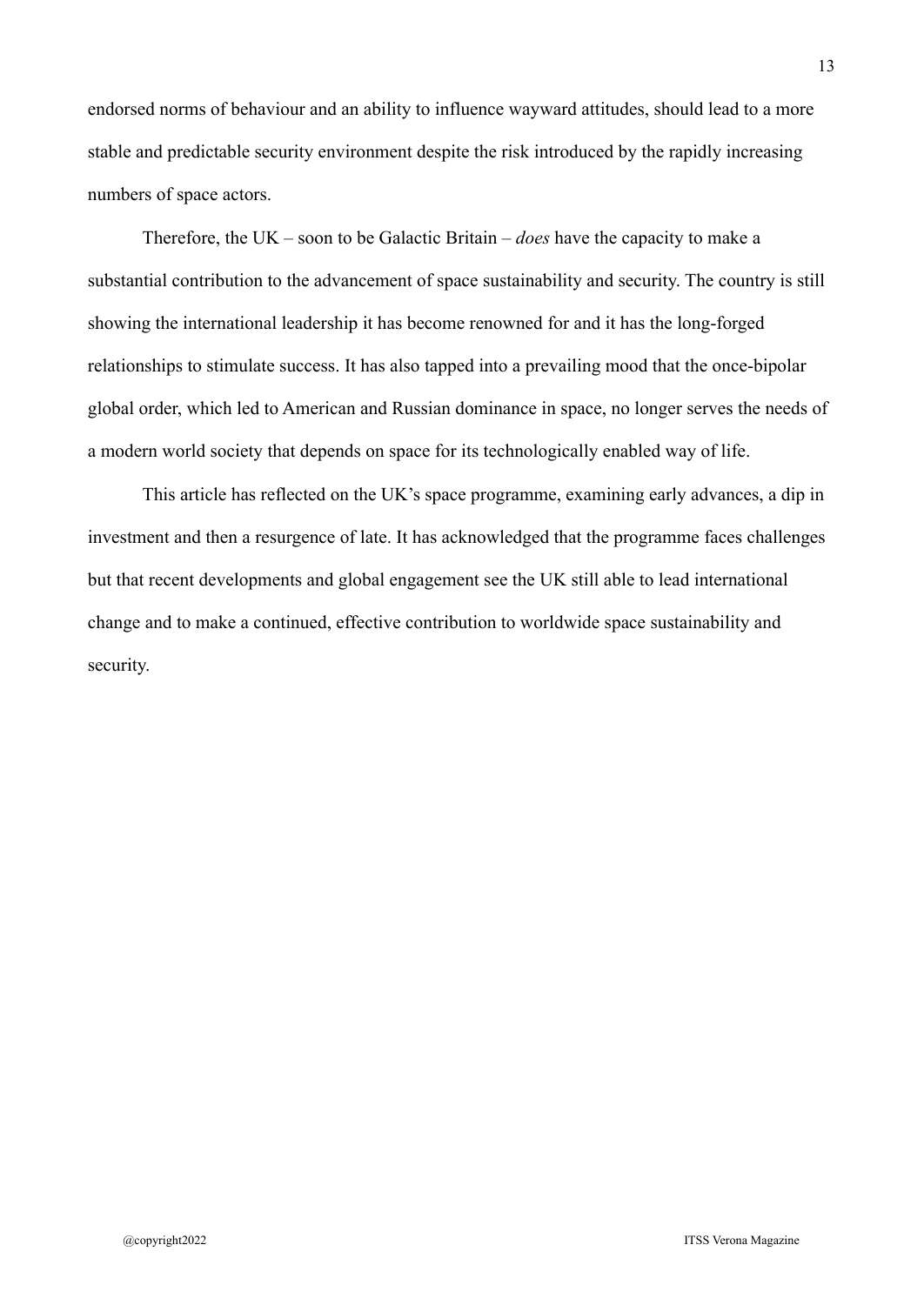## Bibliography

## **Books**

- Hill, CN. *A Vertical Empire: History of the British Rocketry Programme*. 2nd ed. London: Imperial College Press, 2012.
- Jakhu, Ram, Tommaso Sgobba and Paul Stephen Dempsey. *The Need for an Integrated Regulatory Regime for Aviation and Space: ICAO for Space?* Vienna: Springer, 2011.
- Johnson-Freese, Joan. *Space as a Strategic Asset*. New York: Columbia University Press, 2007.
- Johnson-Freese, Joan. *Space Warfare in the 21st Century: Arming the Heavens*. Cass Military Studies. Abingdon: Routledge, 2017.
- Lyall, Francis and Paul Larsen. *Space Law: A Treatise*. 2nd ed. Abingdon: Routledge, 2018.
- Moltz, James Clay. *Crowded Orbits: Conflict and Cooperation in Space*. New York: Columbia University Press, 2014.

## **Chapters**

- Eroukhmanoff, Clara. "Securitisation Theory." In *International Relations Theory*, ed. Stephen McGlinchey, Rosie Walters and Dana Gold. 105-109. Bristol: E-International Relations Publishing, 2017. <https://www.e-ir.info/publication/international-relations-theory/> (accessed February 1, 2022).
- Jordan, David. "Air and Space Power." In *Understanding Modern Warfare*, ed. David Jordan, James D Kiras, David J Lonsdale, Ian Speller, Christopher Tuck and C Dale Walton. 178-223. Cambridge: Cambridge University Press, 2008.
- Sheehan, Michael. "Defining Space Security." In *Handbook of Space Security*, ed. KU Schrogl, J Hays, J Robinson, D Moura and C Giannopapa. 7-21. New York, NY: Springer, 2015. [https://doi.org/10.1007/978-1-4614-2029-3\\_47](https://doi.org/10.1007/978-1-4614-2029-3_47) (accessed February 1, 2022).

## **Articles**

- Aerospace. "Plane Speaking with Air Vice Marshal Paul Godfrey." *Aerospace* 48, no. 5 (May 2021): 30-33. <https://www.aerosociety.com/media/16172/aerospace-magazine-may-2021.pdf> (accessed February 1, 2022).
- Baldaia, Catarina, Alex Godfrey, Joseph Dudley and Heidi Thiemann. "The UK space skills gap." *Aerospace* 48, no. 5 (May 2021): 26-29. <https://www.aerosociety.com/media/16172/aerospace-magazine-may-2021.pdf> (accessed February 1, 2022).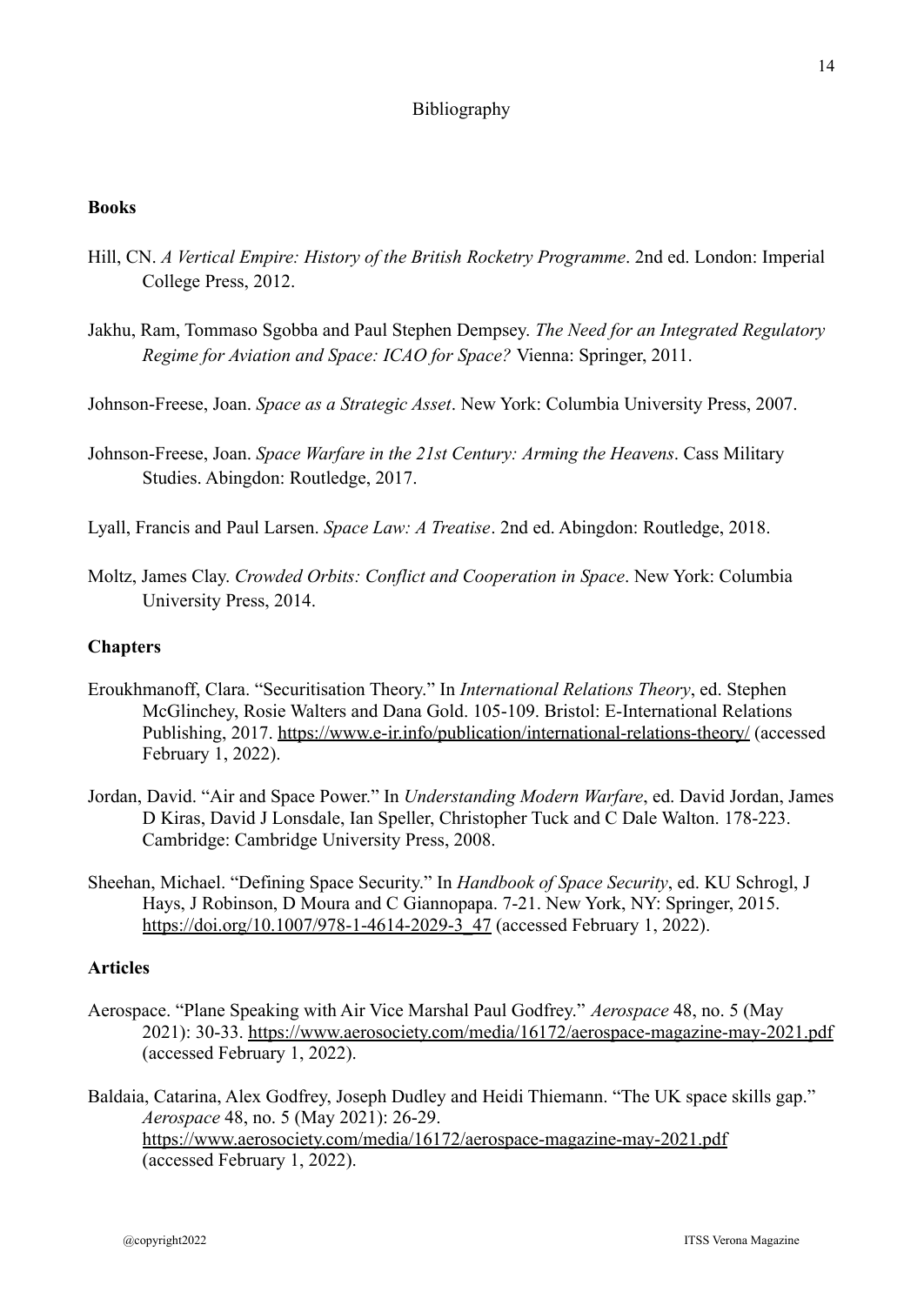- Canton, Geoffrey L. "Joint Warfare and Military Dependence on Space." *Joint Forces Quarterly* 10 (Winter 1995/1996): 48-53. <https://apps.dtic.mil/sti/pdfs/ADA525617.pdf> (accessed February 1, 2022).
- CNN. "Bush: Join 'coalition of willing'" *CNN.com*, November 20, 2002. <https://edition.cnn.com/2002/WORLD/europe/11/20/prague.bush.nato/> (accessed February 1, 2022).
- Johnson, Christopher Daniel. "The Outer Space Treaty." *Oxford Research Encyclopaedia of Planetary Science*, January 24, 2018. [https://oxfordre.com/planetaryscience/view/10.1093/acrefore/9780190647926.001.0001/acre](https://oxfordre.com/planetaryscience/view/10.1093/acrefore/9780190647926.001.0001/acrefore-9780190647926-e-43) [fore-9780190647926-e-43](https://oxfordre.com/planetaryscience/view/10.1093/acrefore/9780190647926.001.0001/acrefore-9780190647926-e-43) (accessed February 1, 2022).
- Jones, Andrew. "Commercial spaceports seen as the future for European launch." *SpaceNews*, November 17, 2021. <https://spacenews.com/commercial-spaceports-seen-as-the-future-for-european-launch/> (accessed February 1, 2022).
- Hitchens, Theresa. "Defense Lags Behind Commerce In UK 'Galactic' Space Power Goals." *Breaking Defense,* September 30, 2021. [https://breakingdefense.com/2021/09/defense-lags-behind-commerce-in-uk-galactic-space-p](https://breakingdefense.com/2021/09/defense-lags-behind-commerce-in-uk-galactic-space-power-goals/) [ower-goals/](https://breakingdefense.com/2021/09/defense-lags-behind-commerce-in-uk-galactic-space-power-goals/) (accessed February 1, 2022).
- Koplow, David. "The Fault Is Not in Our Stars: Avoiding an Arms Race in Outer Space." *Harvard International Law Journal* 59, no.2 (Summer 2018): 331-388. <https://scholarship.law.georgetown.edu/cgi/viewcontent.cgi?article=3101&context=facpub> (accessed February 1, 2022).
- Mercer, Phil. "Australia Appoints Its First Space Commander." *VOANews*, May 10, 2021. [https://www.voanews.com/a/science-health\\_australia-appoints-its-first-space-commander/62](https://www.voanews.com/a/science-health_australia-appoints-its-first-space-commander/6205648.html) [05648.html](https://www.voanews.com/a/science-health_australia-appoints-its-first-space-commander/6205648.html) (accessed February 1, 2022).
- Nicholson, Kate. "Boris Johnson wants to create, wait for it, 'Galactic Britain'. People are furious." *HuffPost UK*, September 28, 2021. [https://www.huffingtonpost.co.uk/entry/boris-johnson-galactic-britain-twitter\\_uk\\_6152e7a9e](https://www.huffingtonpost.co.uk/entry/boris-johnson-galactic-britain-twitter_uk_6152e7a9e4b001641198c6f5) [4b001641198c6f5](https://www.huffingtonpost.co.uk/entry/boris-johnson-galactic-britain-twitter_uk_6152e7a9e4b001641198c6f5) (accessed February 1, 2022).
- Palmroth, M, J Tapio, A Soucek, A Perrels, M Jah, M Lönnqvist, M Nikulainen, V Piaulokaite, T Seppälä and J Virtanen. "Toward Sustainable Use of Space: Economic, Technological, and Legal Perspectives." *Space Policy* 57, no. 101428 (2021). <https://doi.org/10.1016/j.spacepol.2021.101428> (accessed February 1, 2022).
- Paikowsky, Deganit. "Analysis: Why Russia Tested Its Anti-Satellite Weapon." *Foreign Policy*, December 26, 2021. <https://foreignpolicy.com/2021/12/26/putin-russia-tested-space-asat-satellite-weapon/> (accessed February 1, 2022).
- Quinn, Adam G. "The New Age of Space Law: The Outer Space Treaty and the Weaponization of Space." *Minnesota Journal of International Law* 17, no. 63 (2008): 475-502. <https://scholarship.law.umn.edu/mjil/63> (accessed February 1, 2022).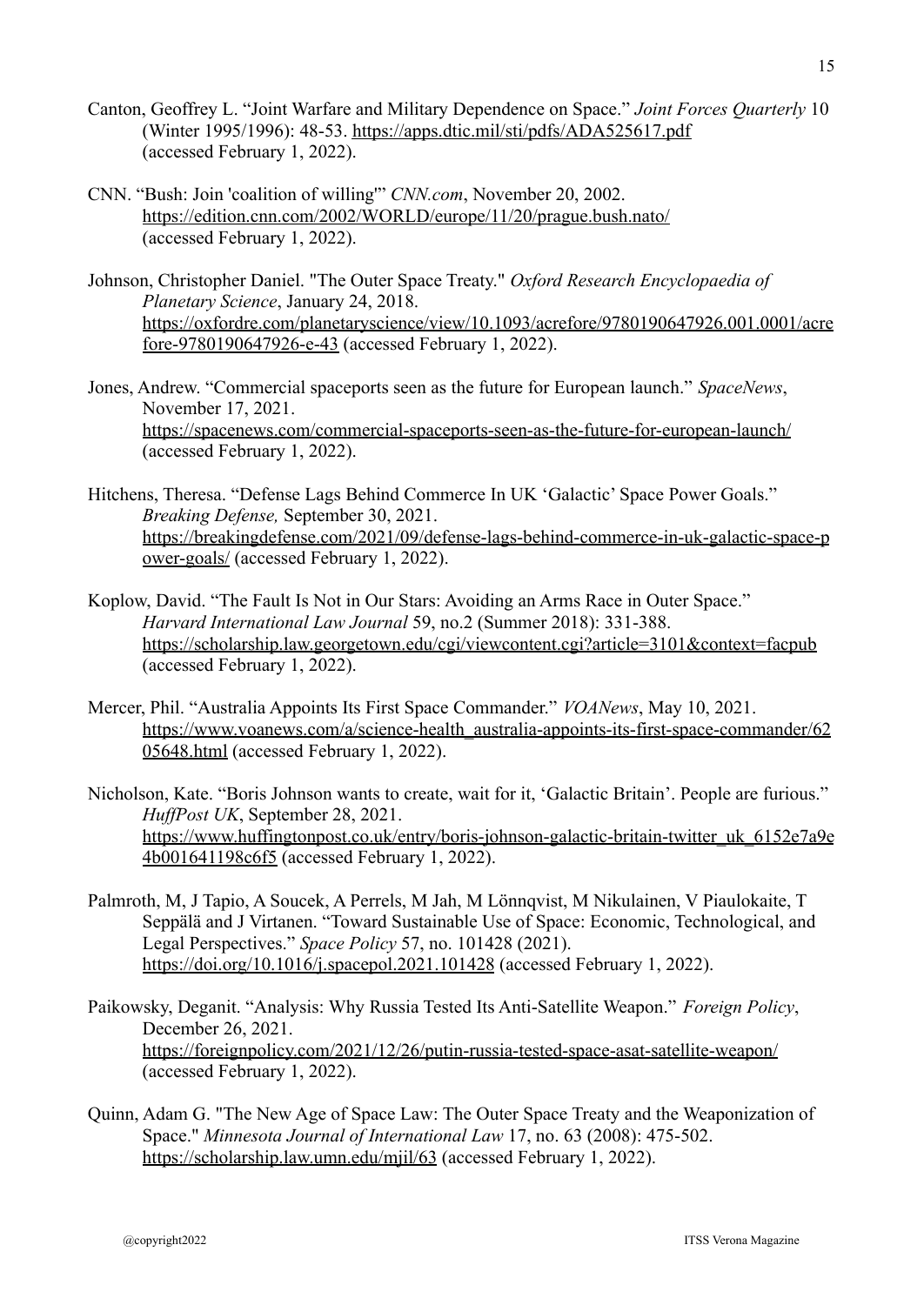- RAF News. "Combined Space Operations Initiative leaders meet in Cape Canaveral." *RAF News*, December 14, 2021. [https://www.raf.mod.uk/news/articles/combined-space-operations-initiative-leaders-meet-in](https://www.raf.mod.uk/news/articles/combined-space-operations-initiative-leaders-meet-in-cape-canaveral/)[cape-canaveral/](https://www.raf.mod.uk/news/articles/combined-space-operations-initiative-leaders-meet-in-cape-canaveral/) (accessed February 1, 2022).
- Sketch HJH, Harrie Stewart Wilson Massey, R Massey and Desmond George King-Hele. "The Prospero satellite." *Proceedings of the Royal Society* 343, no. 1633 (April 1975): 265-275. <https://royalsocietypublishing.org/doi/10.1098/rspa.1975.0064> (accessed February 1, 2022).
- Smyth, Chris. "Britain will launch rockets next year, vows Boris Johnson." *The Times*, September 28, 2021. [https://www.thetimes.co.uk/article/britain-will-launch-rockets-next-year-vows-boris-johnson](https://www.thetimes.co.uk/article/britain-will-launch-rockets-next-year-vows-boris-johnson-r38tckx3l) [-r38tckx3l](https://www.thetimes.co.uk/article/britain-will-launch-rockets-next-year-vows-boris-johnson-r38tckx3l) (accessed February 1, 2022).
- Temple, L Parker, and Peter L Portanova. "Project Emily and Thor IRBM Readiness in the United Kingdom, 1955-1960." *Air Power History* 56, no. 3 (2009): 26–51. <http://www.jstor.org/stable/26275780> (accessed February 1, 2022).
- Thorpe, Emma. "History of Ariel-1, The First British Satellite Launch & UK's Future Space Potential." *Orbital Today*, October 31, 2021. [https://orbitaltoday.com/2021/10/31/history-of-ariel-1-the-first-british-satellite-launch-uks-f](https://orbitaltoday.com/2021/10/31/history-of-ariel-1-the-first-british-satellite-launch-uks-future-space-potential/) [uture-space-potential/](https://orbitaltoday.com/2021/10/31/history-of-ariel-1-the-first-british-satellite-launch-uks-future-space-potential/) (accessed February 1, 2022).
- United Nations. "Delegates Approve 5 Draft Resolutions, as First Committee Takes Action on Peaceful Use, Non-Weaponization of Outer Space, Chemical Weapons." *United Nations Meetings Coverage*, November 1, 2021. <https://www.un.org/press/en/2021/gadis3676.doc.htm> (accessed February 1, 2022).

## **Publications**

- Kaushal, Sidharth. *Operationalising the Constrain Concept: Competing Below the Threshold*. London: Royal United Services Institute, 2021. <https://static.rusi.org/310-Constrain-WHR.pdf> (accessed February 1, 2022).
- London Economics. *Economic impact to the UK of a disruption to GNSS*. London: London Economics, 2017. <https://londoneconomics.co.uk/blog/publication/economic-impact-uk-disruption-gnss/> (accessed February 1, 2022).
- United Kingdom. Cabinet Office. *Global Britain in a Competitive Age: The Integrated Review of Security, Defence, Development and Foreign Policy*. London: Cabinet Office, 2021. [https://www.gov.uk/government/publications/global-britain-in-a-competitive-age-the-integra](https://www.gov.uk/government/publications/global-britain-in-a-competitive-age-the-integrated-review-of-security-defence-development-and-foreign-policy) [ted-review-of-security-defence-development-and-foreign-policy](https://www.gov.uk/government/publications/global-britain-in-a-competitive-age-the-integrated-review-of-security-defence-development-and-foreign-policy) (accessed February 1, 2022).
- United Kingdom. Cabinet Office. *National Space Strategy*. London: Cabinet Office, 2021. <https://www.gov.uk/government/publications/national-space-strategy> (accessed February 1, 2022).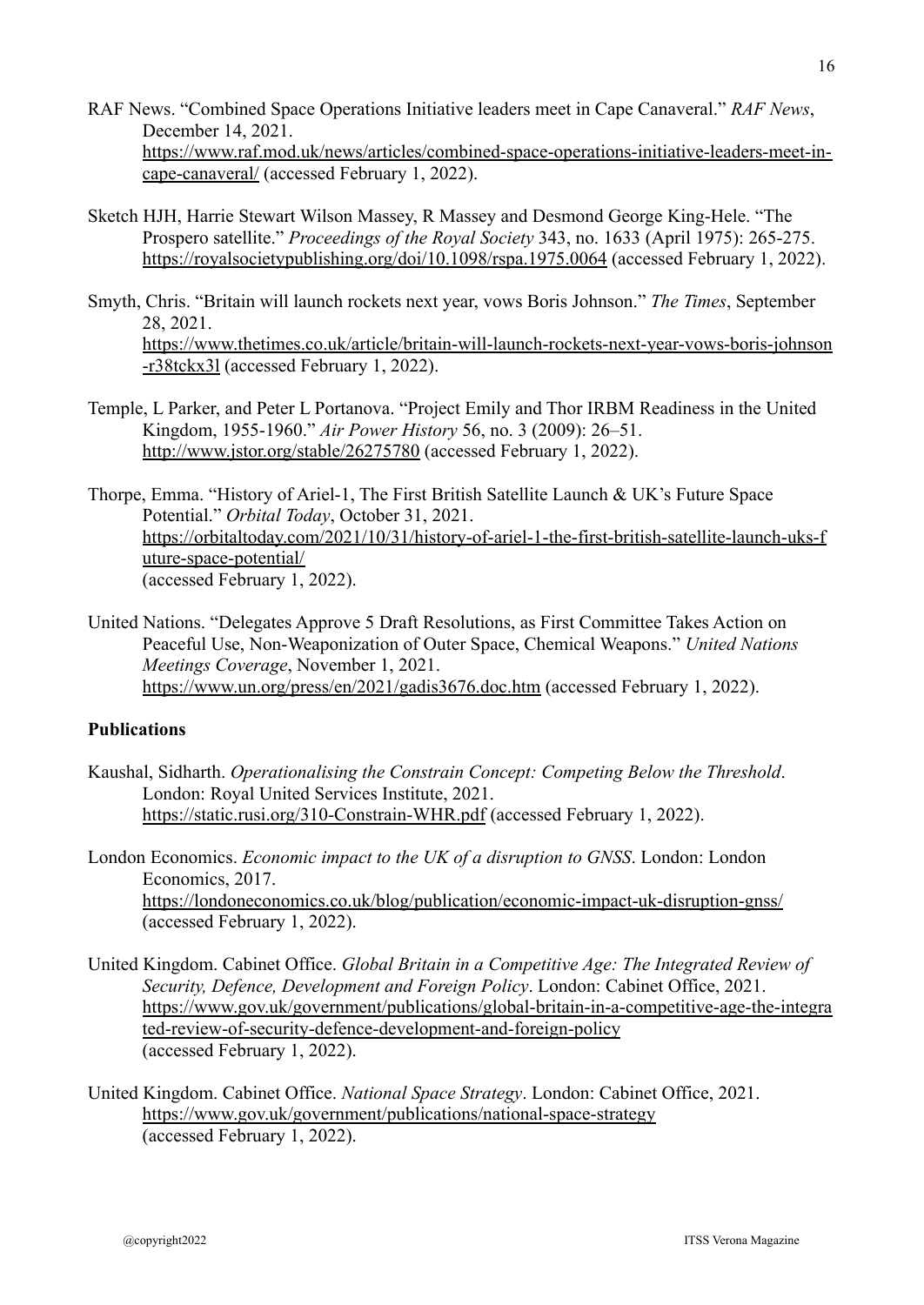- United Kingdom. HM Treasury. *The Plan for Growth*. London: HM Treasury, 2011. <https://www.gov.uk/government/publications/plan-for-growth--5> (accessed February 1, 2022).
- United Kingdom. Ministry of Defence. *Defence Space Strategy: Operationalising the Space Domain.* London: Ministry of Defence, 2022. [https://www.gov.uk/government/publications/defence-space-strategy-operationalising-the-sp](https://www.gov.uk/government/publications/defence-space-strategy-operationalising-the-space-domain) [ace-domain](https://www.gov.uk/government/publications/defence-space-strategy-operationalising-the-space-domain) (accessed February 1, 2022)
- United Kingdom. UK Space Agency. *A guide to the UK's commercial spaceports*. London: UK Space Agency, 2021. [https://www.gov.uk/government/publications/brochure-a-guide-to-the-uks-commercial-space](https://www.gov.uk/government/publications/brochure-a-guide-to-the-uks-commercial-spaceports) [ports](https://www.gov.uk/government/publications/brochure-a-guide-to-the-uks-commercial-spaceports) (accessed February 1, 2022).

United Kingdom. UK Space Agency. *Critical National Infrastructure Overview*. [Presentation] London: UK Space Agency, 2018. [https://www.techuk.org/component/techuksecurity/security/download/13231?file=Stephen\\_](https://www.techuk.org/component/techuksecurity/security/download/13231?file=Stephen_Straughan_-_CNI_Overview_-_UK_Space_Agency_13231.pdf) Straughan - CNI Overview - UK Space Agency 13231.pdf (accessed February 1, 2022).

- United Kingdom. UK Space Agency. *Government Response to the UK Space Innovation and Growth Strategy 2014 – 2030: Space Growth Action Plan*. London: UK Space Agency, 2014. [https://www.gov.uk/government/publications/government-response-space-growth-action-pla](https://www.gov.uk/government/publications/government-response-space-growth-action-plan) [n](https://www.gov.uk/government/publications/government-response-space-growth-action-plan) (accessed February 1, 2022).
- United Kingdom. UK Space Agency. *National Space Policy*. London: UK Space Agency, 2015. <https://www.gov.uk/government/publications/national-space-policy> (accessed February 1, 2022).
- United Kingdom. UK Space Agency. *Space Sector Skills Survey 2020*. London: UK Space Agency, 2021.

[https://www.gov.uk/government/publications/space-sector-skills-survey-2020-research-repor](https://www.gov.uk/government/publications/space-sector-skills-survey-2020-research-report) [t](https://www.gov.uk/government/publications/space-sector-skills-survey-2020-research-report) (accessed February 1, 2022).

- United Nations. Office for Outer Space Affairs. *Guidelines for the Long-term Sustainability of Outer Space Activities of the Committee on the Peaceful Uses of Outer Space*. Vienna: United Nations, 2021. https://spacesustainability.unoosa.org/sites/spacesustainability.unoosa.org/files/21-02562 lts [\\_ebook\\_english\\_june2021.pdf](https://spacesustainability.unoosa.org/sites/spacesustainability.unoosa.org/files/21-02562_lts_ebook_english_june2021.pdf) (accessed February 1, 2022).
- United States. Department of Defense. *Defense Space Strategy: Summary*. Washington, DC: Department of Defense, 2020. [https://www.defense.gov/News/Releases/Release/Article/2223539/department-of-defense-rel](https://www.defense.gov/News/Releases/Release/Article/2223539/department-of-defense-releases-defense-space-strategy/) [eases-defense-space-strategy/](https://www.defense.gov/News/Releases/Release/Article/2223539/department-of-defense-releases-defense-space-strategy/) (accessed February 1, 2022).

## **Websites**

Atlantic Council. "The future of security in space: A thirty-year US strategy." Atlantic Council. [https://www.atlanticcouncil.org/content-series/atlantic-council-strategy-paper-series/the-futu](https://www.atlanticcouncil.org/content-series/atlantic-council-strategy-paper-series/the-future-of-security-in-space/) [re-of-security-in-space/](https://www.atlanticcouncil.org/content-series/atlantic-council-strategy-paper-series/the-future-of-security-in-space/) (accessed February 1, 2022).